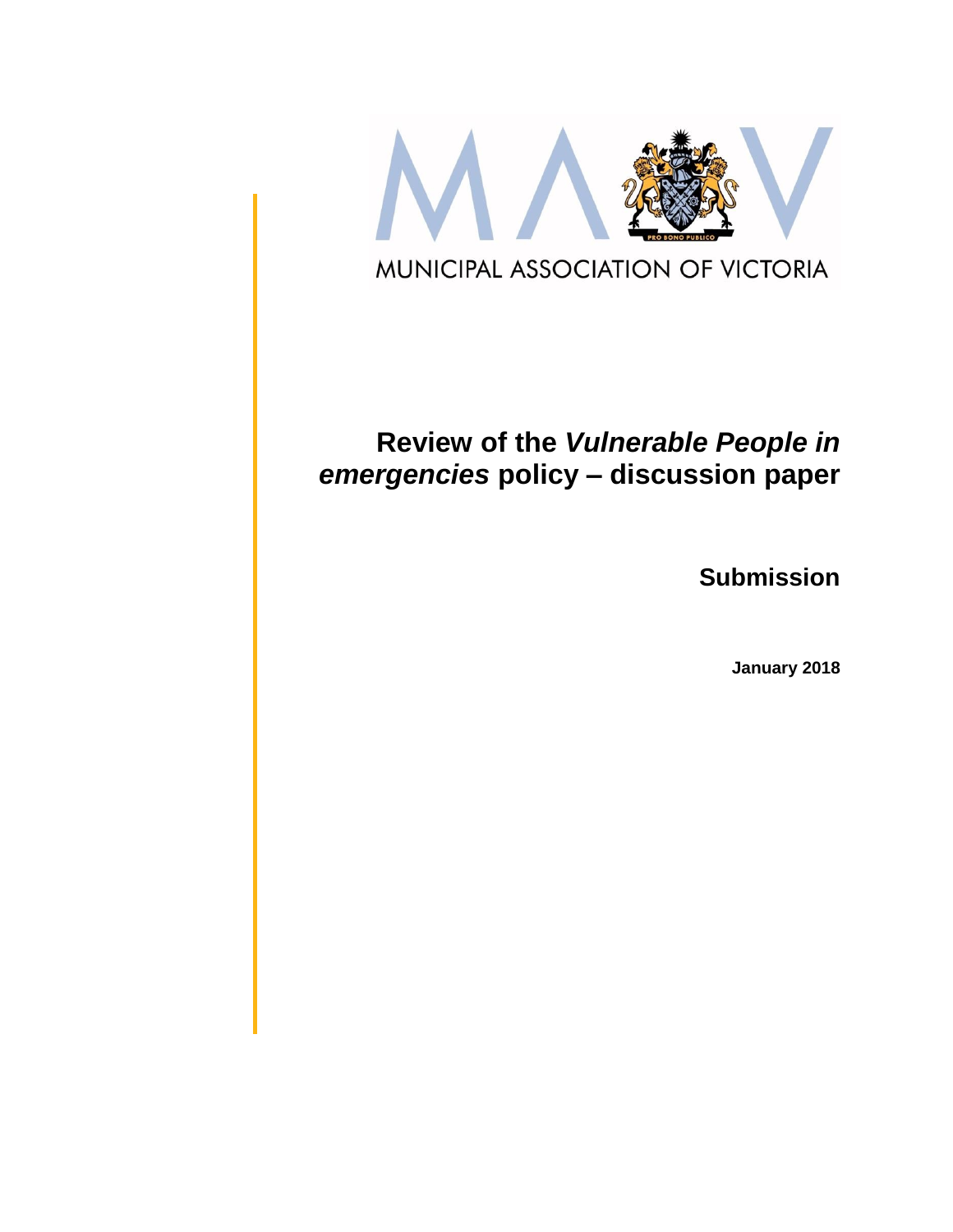

#### *© Copyright Municipal Association of Victoria, 2018.*

*The Municipal Association of Victoria (MAV) is the owner of the copyright in the publication Review of the vulnerable people and emergencies policy discussion paper – MAV submission.* 

*No part of this publication may be reproduced, stored or transmitted in any form or by any means without the prior permission in writing from the Municipal Association of Victoria.* 

*All requests to reproduce, store or transmit material contained in the publication should be addressed to Emma Lake at [elake@mav.asn.au](mailto:elake@mav.asn.au) or 03 9667 5532.* 

*The MAV does not guarantee the accuracy of this document's contents if retrieved from sources other than its official websites or directly from a MAV employee.*

*Review of the vulnerable people and emergencies policy discussion paper – MAV submission has been prepared by the Municipal Association of Victoria (MAV) for discussion with member councils and the State Government.*

*While this paper aims to broadly reflect the views of local government in Victoria, it does not purport to reflect the exact views of individual councils.*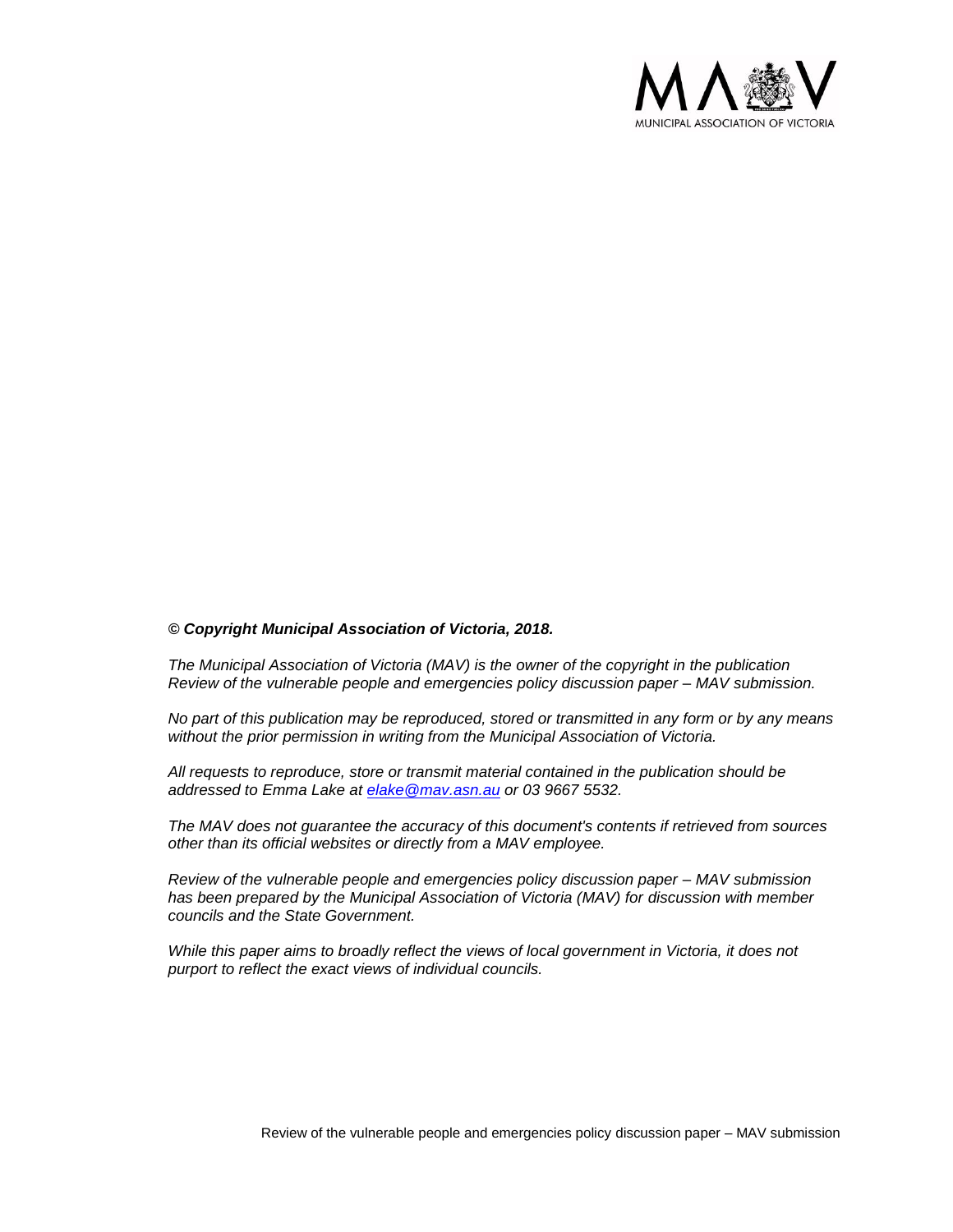

## Table of contents

| $\mathbf{2}$ |     |                                                                              |  |
|--------------|-----|------------------------------------------------------------------------------|--|
|              | 2.1 |                                                                              |  |
|              | 2.2 |                                                                              |  |
|              | 2.3 |                                                                              |  |
|              | 2.4 | Operation of the Vulnerable Persons Register and local lists of facilities 6 |  |
|              | 2.5 |                                                                              |  |
|              |     |                                                                              |  |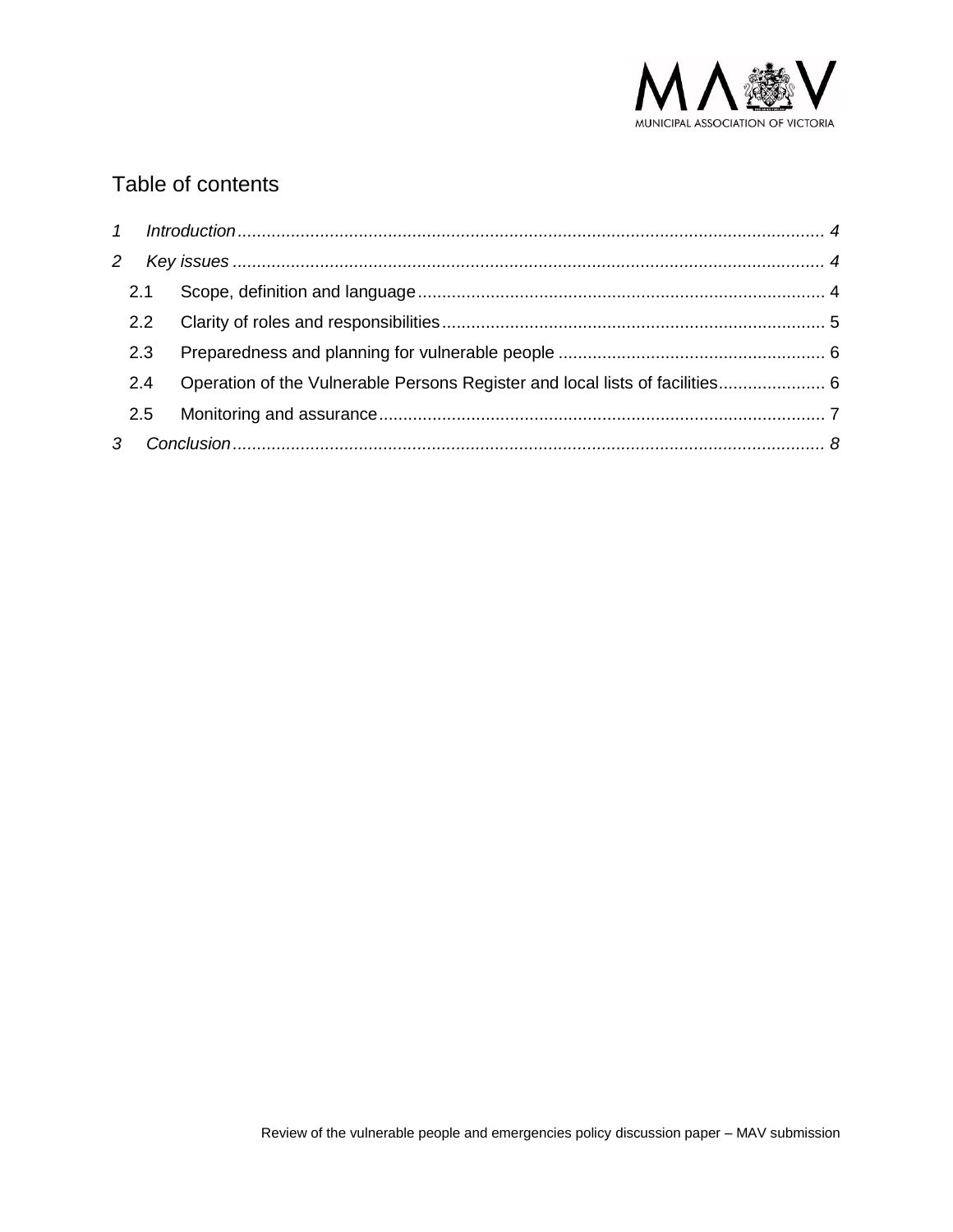### <span id="page-3-0"></span>**1 Introduction**

The Municipal Association of Victoria (MAV) welcomes the opportunity to respond to the Department of Health and Human Services (DHHS) *Review of the Vulnerable People in Emergencies Policy – Discussion Paper* (the discussion paper).

<span id="page-3-1"></span>The MAV agrees there is a need to review the policy because enough time has passed since implementation to assess whether it is meeting its objectives, and secondly, because the policy environment is changing and the levers used by the DHHS to compel service agency participation will not exist with the introduction of the National Disability Insurance Scheme (NDIS) and aged care reforms.

### <span id="page-3-2"></span>**2 Key issues**

### **2.1 Scope, definition and language**

The discussion paper asks stakeholders to consider the appropriateness of the Vulnerable People and Emergencies (VPE) policy's scope, language and definition of 'vulnerable'. Answering the questions posed in this section of the paper requires clarity around the purpose and objectives of the policy and the application of some basic policy principles.

As cited in the paper, the policy was originally developed as part of the Government's response to recommendation 3 of the Victorian Bushfires Royal Commission (VBRC). The VBRC recommendation was essentially emergency response-focused; it was about the need to put in place arrangements to identify people that require special assistance to evacuate in the face of bushfire. For this reason it was only designed to apply to the 64 municipalities covered by the CFA Act.

The primary objective of the VPE policy, therefore, was to identify people that require response agency support to evacuate. However, it was broadened to include the provision of emergency planning and preparedness support for a narrow cohort of people, mainly clients of DHHS funded agencies. The planning support serves a dual purpose – it improves the safety of vulnerable people while reducing the number of people on the vulnerable persons register (VPR). The VPR should only contain people who are not able to self-evacuate and do not have any existing support to do so. Consequently, the lists of vulnerable people provided to Victoria Police in an emergency are likely to be more manageable.

With this objective in mind, it was totally appropriate for the policy to adopt a narrow definition of vulnerability and to limit its scope in terms of hazard.

In this current review, MAV believes the original policy principles should apply – the revised policy should address the needs of vulnerable people in emergencies that are not being met through other programs and the policy objectives should be achievable.

The paper poses questions around the expansion of the definition of vulnerability to include people that may be cognitively and physically able to plan and evacuate, but vulnerable in other ways, such as a being a victim of family violence, homeless or part of a CALD community. The paper also asks readers to consider an expansion of the geographical area in which the policy applies, and broadening it to encompass different types of hazards.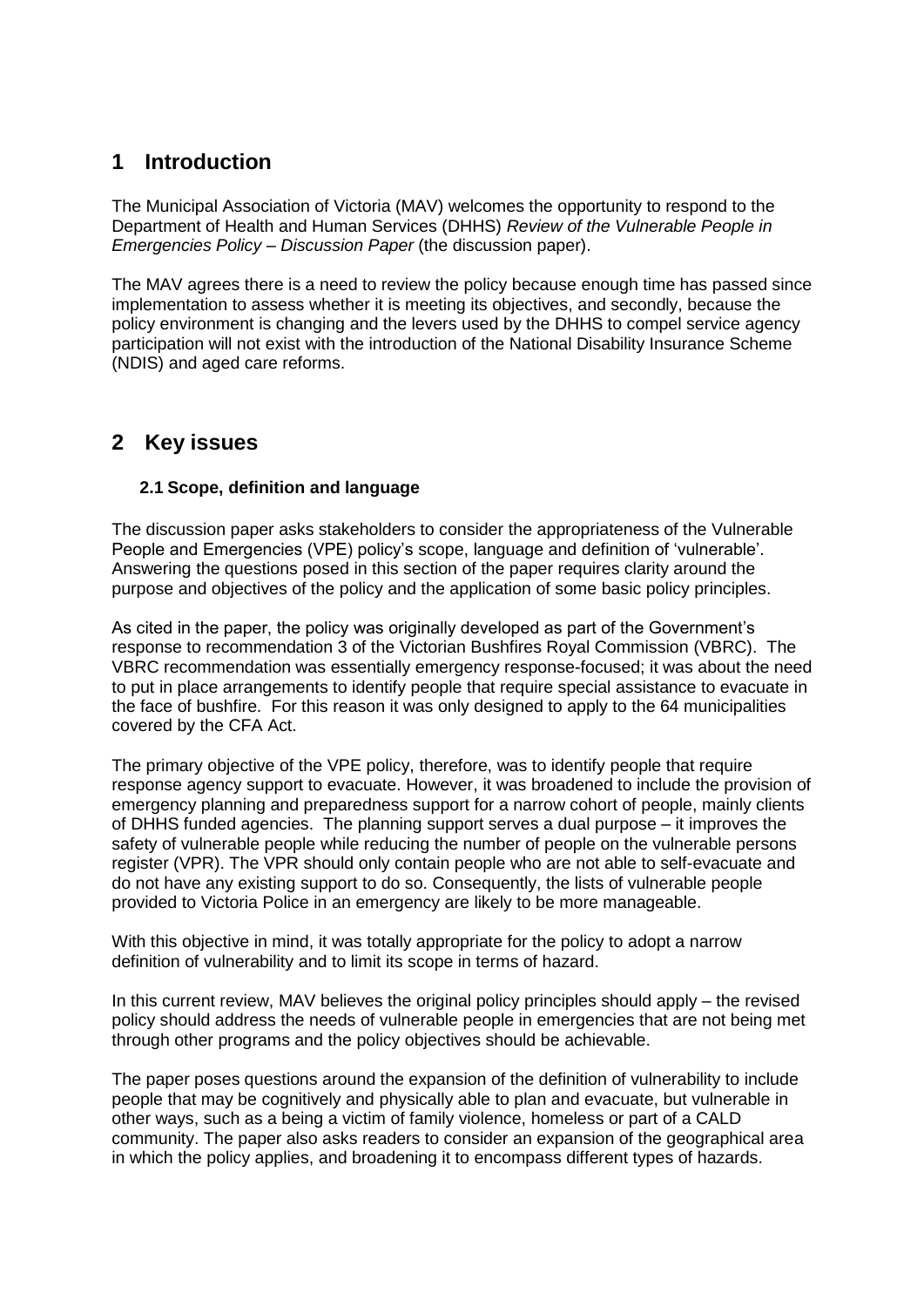Thunderstorm asthma and the Bourke St tragedy are both listed as examples of nontraditional hazards.

The MAV is not opposed to supporting the development or implementation of a broad policy to support people with special needs (people that are vulnerable in certain contexts rather than vulnerable in all contexts), or to support people to prepare for non-traditional emergencies. However, doing so would be a significant shift in the objective of the current policy and other existing programs (e.g. the community resilience framework, community based planning, Resilient Melbourne) may be more appropriate vehicles.

<span id="page-4-0"></span>If the policy is broadened too far it will lose its capacity to deliver the intended outcomes and the whole approach will need to be re-thought.

#### **2.2 Clarity of roles and responsibilities**

The MAV agrees that well-defined roles and responsibilities are essential to the effective implementation of the policy, particularly in this period of transition.

The current role breakdown is:

- The department is responsible for administering the policy, including the provision of the a VPR for use by councils, service providers and response agencies
- Funded service providers (including, but not limited to, councils) are responsible for working with clients and their next of kin to develop emergency management plans. They also assess clients for inclusion on the register, and ensure client details are kept up-to-date. This is currently a requirement in their service agreements.
- In a separate role, councils are funded via the Municipal Emergency Resourcing Program to administer the VPR for their municipality and for ensuring response agencies have access to the lists of vulnerable people and facilities in which vulnerable people are likely to be located.
- Response agencies may use the VPR and facilities list when developing evacuation plans
- The Red Cross has been funded to provide emergency planning support to 'unattached' people that have been identified as vulnerable, but are not clients of a service provider. If Red Cross identifies these people as being unable to develop and execute plans, they will be referred back to councils for potential inclusion on the VPR.

The MAV agrees with the paper that a gap in the current policy is around the training of service providers and ongoing education and communication about the policy. As administrator of the policy, the MAV believes these to be responsibilities of the department.

The MAV is concerned that in the absence of ongoing stakeholder education about the policy, the two distinct roles of councils have been conflated. In the review of the policy it will be important to distinguish between councils' role as a funded service provider, and the 64 councils' separately funded role as an administrator of the VPR.

In the recent DHHS-hosted roundtable for local government, a number of issues were raised which should be addressed in the review:

- How will the department make sure new providers engage with the policy?
- In many parts of the state, Red Cross does not appear to have the capacity to assist unattached people.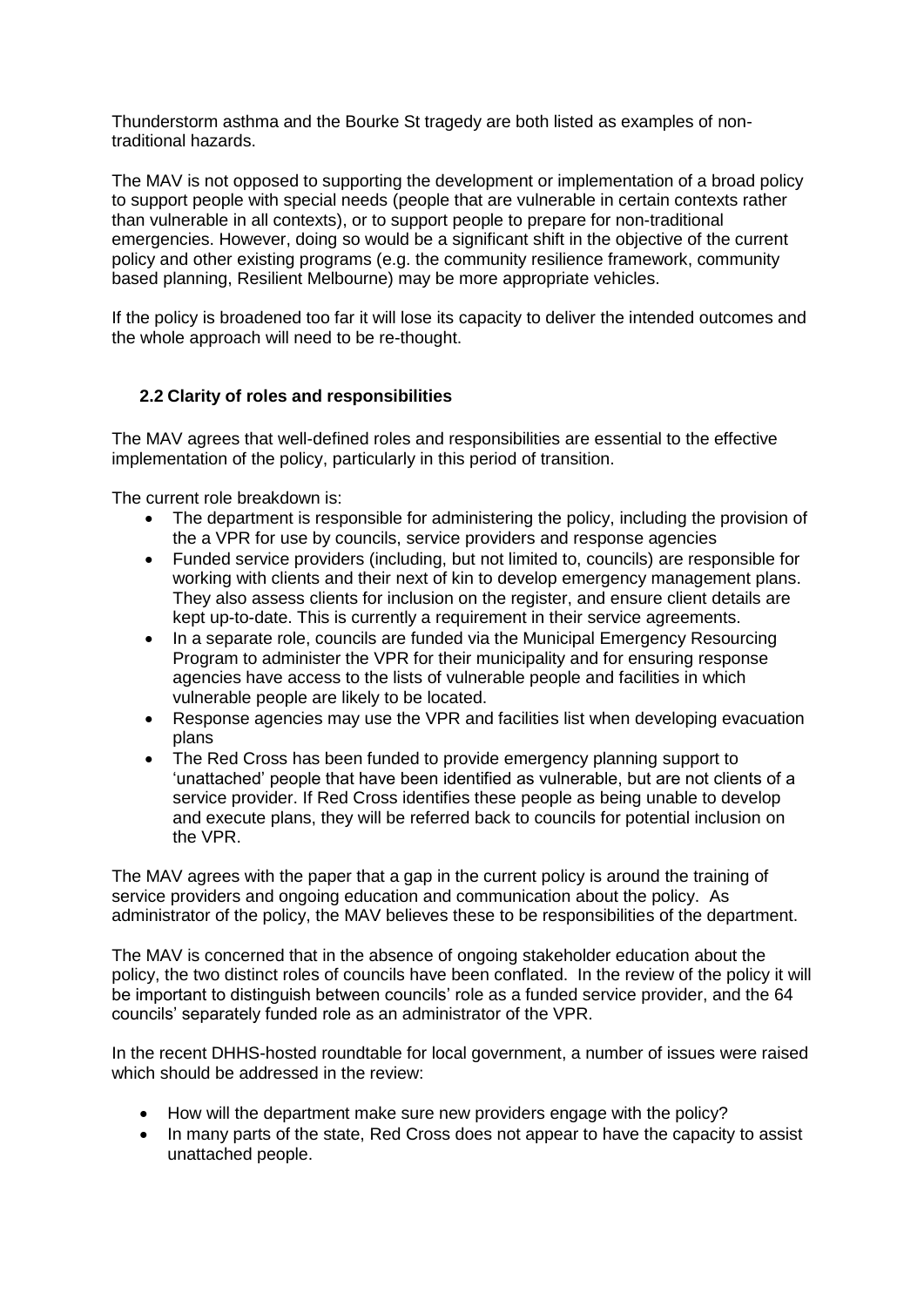- If councils are no longer running a HACC service, is it appropriate that unattached people are referred back to council?
- Unattached people should not be on the register unless a specific agency (not necessarily council) is funded to monitor them and keep their details up to date
- Lack of preplanning by response agencies they should access the lists ahead of time so they know where vulnerable people reside

<span id="page-5-0"></span>In feedback to the MAV's draft submission, a number of councils emphasised that their capacity to absorb any additional costs is diminished due to rate capping and changes to HACC. They raised the need to review the funding of the program during the transition phase (from now until June 2019) as well as the adequate resourcing to implement and support any significant shift in policy scope and objectives.

#### **2.3 Preparedness and planning for vulnerable people**

With the transition to the NDIS and the introduction of the Commonwealth Home Support Programme many people currently receiving planning support and/ or are on the VPR will no longer be 'attached' to a DHHS funded agency. The MAV understands nothing has been put in place to ensure that emergency management planning is identified as part of the NDIS plan approval process. As a result, service providers will not be assessing participants for inclusion on the register, or be required to keep details on a register up-to-date.

For these elements of the policy to continue, it will require action by either the department, the Commonwealth or the NDIA to find a specialist agency to support emergency management planning or to ensure people are being assessed for and added to the register. It should not default to councils as it is not the responsibility of councils to oversee this requirement.

At the roundtable, councils expressed concern that NDIS assessment forms are now being delivered, and there is no consideration about whether the person requires assistance in an emergency.

Question l) on page 6 of the discussion paper asks how the policy's preparedness and planning activities could better align to the preparedness and planning activities of councils and emergency service organisations. As we have discussed under 'scope', there are other state strategies and programs that focus on community resilience; the VPE policy has previously focused on the specific needs of a narrowly defined cohort of vulnerable people. The MAV recommends aligning the VPE with other state resilience initiatives as a first step. The VPE policy should only be used to address a gap in these existing strategies. Alignment of the policy to any local initiatives will occur once there is clarity around the scope and elements of the revised policy.

#### <span id="page-5-1"></span>**2.4 Operation of the Vulnerable Persons Register and local lists of facilities**

At present only the 64 councils covered by the CFA Act are required and funded to administer a vulnerable persons register.

Advice from these councils is that there are currently a number of issues with the operation of the VPR. They also foresee a range of challenges as well as opportunities for improvement.

The primary purpose of the register is for use by response agencies – generally Victoria Police – when developing evacuation plans.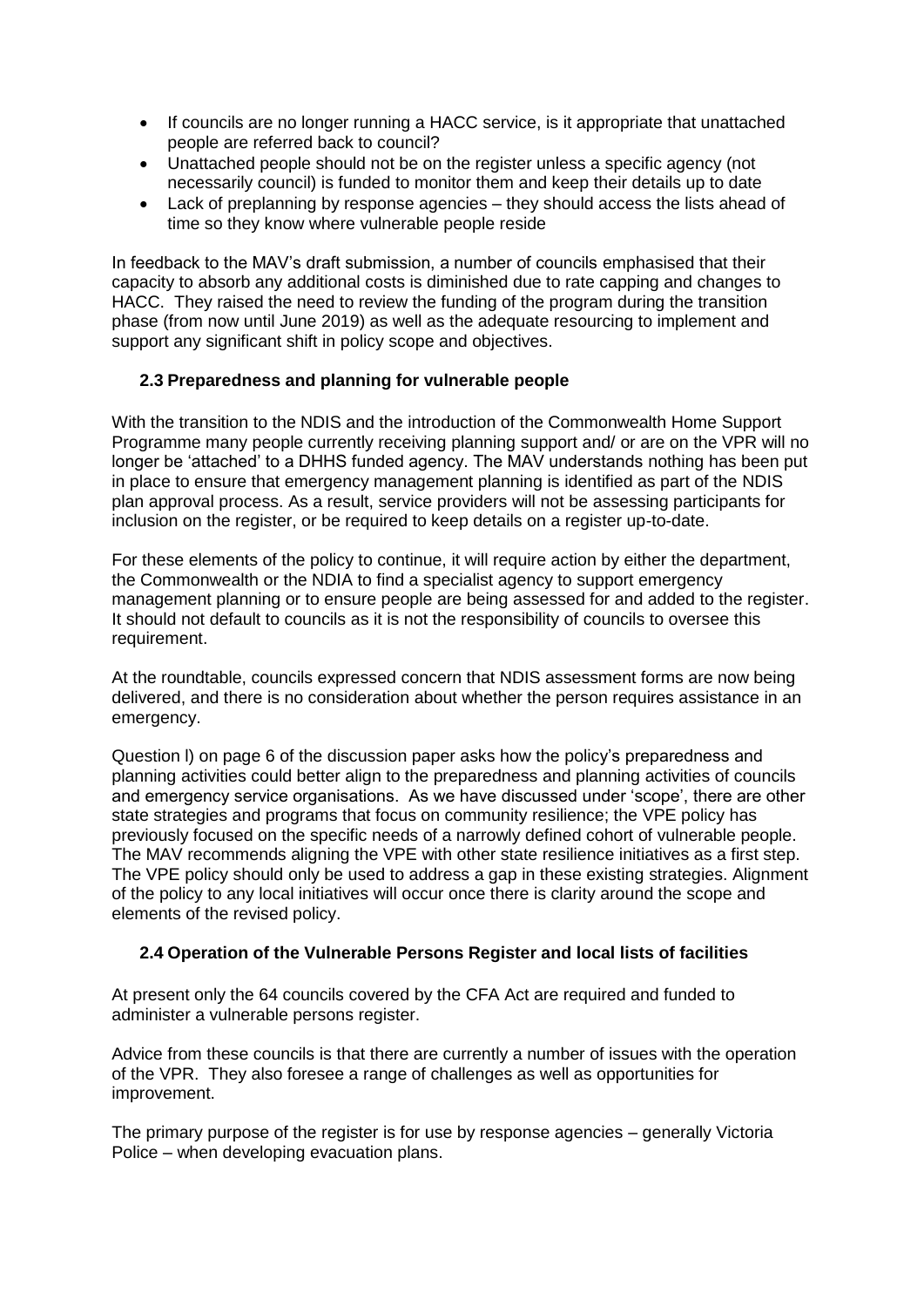Issues raised by councils relating to its current use are:

- The reluctance of some people to consent to being added to the register
- Keeping track of people who move or change services
- No compliance regime or good understanding about how the register has/ is being used
- In some municipalities, police have been reluctant to access the register directly and have relied on councils to provide copies
- Potential confusion with other lists, which have different purposes, such as the heat health or power outage lists. In both of these examples, evacuation may not be necessary or an appropriate strategy, so the purposes of each type of list must be clearly defined.

While some metropolitan councils support expansion of the VPR into metropolitan Melbourne, the MAV believes the sheer number of eligible people would exceed VicPol capacity. Coupled with our concerns about managing the register in the new service provider environment, we recommend against an expansion.

There has been no significant technical development of the VPR since it was first developed in 2010. State systems to support emergency management have advanced in this time and there appear to be plenty of opportunities for streamlining the flow of information and improving visualisation tools, such as by linking with police systems, adding a private layer in the State's incident support system Emergency Management Common Operating Picture (EM COP), or by better mapping facilities where vulnerable people are likely to be situated (which is currently a list in municipal emergency management plans). It has also been suggested that the Crisisworks documents library could be utilised for lists of facilities. All of these options will require investment. The MAV and councils would be happy to work with DHHS to scope out the development opportunities in greater detail.

Similar to issues raised in the previous sections, councils anticipate challenges with operating the register in the new service provision environment. The discussion paper outlines many of these, such as the inability of the department to compel service providers to manage participants' details on the list if it is not part of a service agreement.

The paper states:

Municipal councils are aware of funded agencies operating in their areas. However, with the transition to NDIS, CHSP and HACC-PYP this information is not as readily available making it difficult to follow-up on clients that have become '*unattached*' from their service provider.

This implies that, as administrators of the VPR, it is councils' responsibility to follow up on individuals. This is a significant undertaking, which in the current and future policy environment would require additional funding.

<span id="page-6-0"></span>Councils have also asked whose responsibility it will be to promote the register to selfmanaged clients, and to educate them and their families about its purpose and the limitations of its use. As stated earlier, it is the MAV's view that responsibility for the communication and engagement strategy lies with DHHS as the policy owner.

#### **2.5 Monitoring and assurance**

The MAV in general supports the move to a more robust monitoring and assurance framework. As mentioned earlier in this submission, this will require clear policy objectives, as well as defined roles and responsibilities.